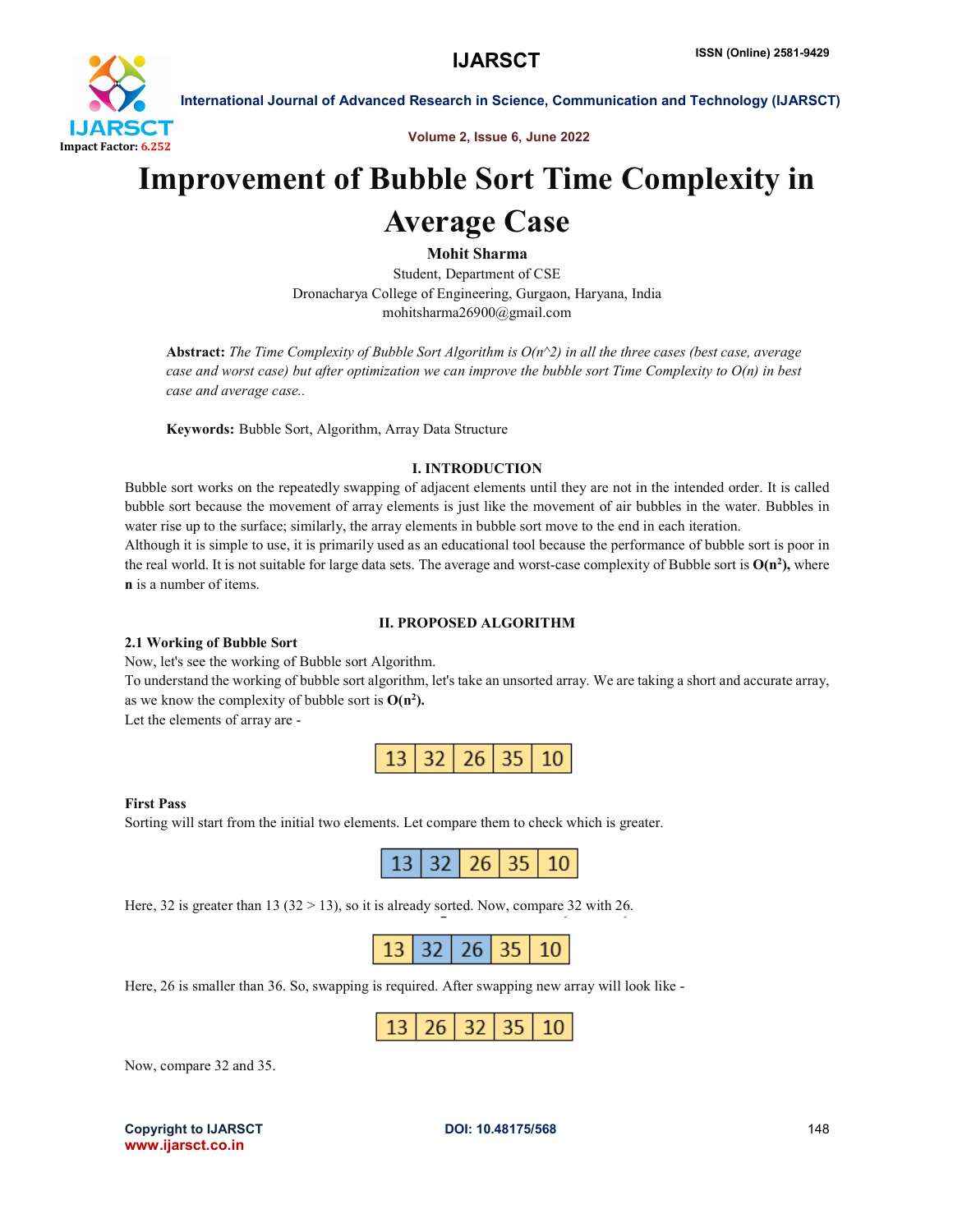## **IJARS** CT Impact Factor: 6.252

International Journal of Advanced Research in Science, Communication and Technology (IJARSCT)

#### Volume 2, Issue 6, June 2022



Here, 35 is greater than 32. So, there is no swapping required as they are already sorted. Now, the comparison will be in between 35 and 10.



Here, 10 is smaller than 35 that are not sorted. So, swapping is required. Now, we reach at the end of the array. After first pass, the array will be -

| L.<br>- 1 |  |
|-----------|--|
|-----------|--|

Now, move to the second iteration.

#### Second Pass

The same process will be followed for second iteration.

|                | 13 26 32 10 35 |  |
|----------------|----------------|--|
|                |                |  |
| 13 26 32 10 35 |                |  |
|                |                |  |
| 13 26 32 10 35 |                |  |

Here, 10 is smaller than 32. So, swapping is required. After swapping, the array will be -



Now, move to the third iteration.

#### Third Pass

The same process will be followed for third iteration.



Here, 10 is smaller than 26. So, swapping is required. After swapping, the array will be -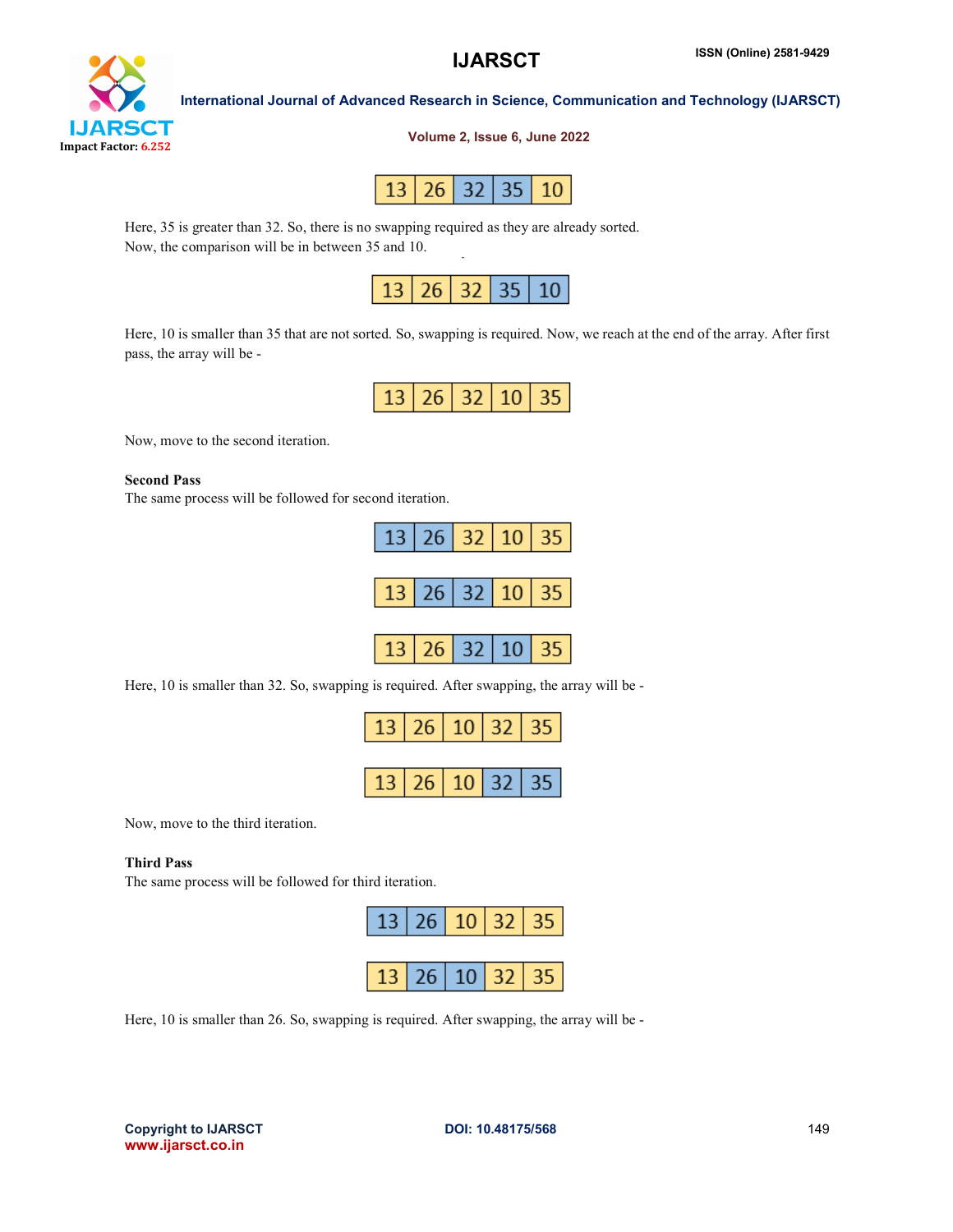# YТ Impact Factor: 6.252

| International Journal of Advanced Research in Science, Communication and Technology (IJARSCT) |  |  |  |
|-----------------------------------------------------------------------------------------------|--|--|--|
|                                                                                               |  |  |  |

Volume 2, Issue 6, June 2022

|  |  | 13 10 26 32 35 |
|--|--|----------------|
|  |  | 13 10 26 32 35 |
|  |  | 13 10 26 32 35 |

Now, move to the fourth iteration.

#### Fourth pass

Similarly, after the fourth iteration, the array will be -

|  |  | $10$   13   26   32   35 |  |  |
|--|--|--------------------------|--|--|
|--|--|--------------------------|--|--|

Hence, there is no swapping required, so the array is completely sorted.

#### 2.2 Working of Optimized Bubble Sort

In the bubble sort algorithm, comparisons are made even when the array is already sorted. Because of that, the execution time increases.

To solve it, we can use an extra variable *swapped.* It is set to true if swapping requires; otherwise, it is set to false. It will be helpful, as suppose after an iteration, if there is no swapping required, the value of variable swapped will be false. It means that the elements are already sorted, and no further iterations are required. This method will reduce the execution time and also optimizes the bubble sort.

#### III. EXPERIMENT AND RESULT

Program and Output of Optimized Bubble Sort Algorithm void bubbleSort(int \*arr, int n)

```
{
  for(int i=0; i\leq n; i++)
   {
    bool flag = false;
    for(int j=0; j<n-i-1; j++)
     {
       if(array[j]>array[j+1])
       {
       flag = true;
        int temp = array[j+1];
        array[j+1] = array[j];array[j] = temp; }
     }
    // No Swapping happened, array is sorted
   if(!flag) return;
    }
 }
}
```